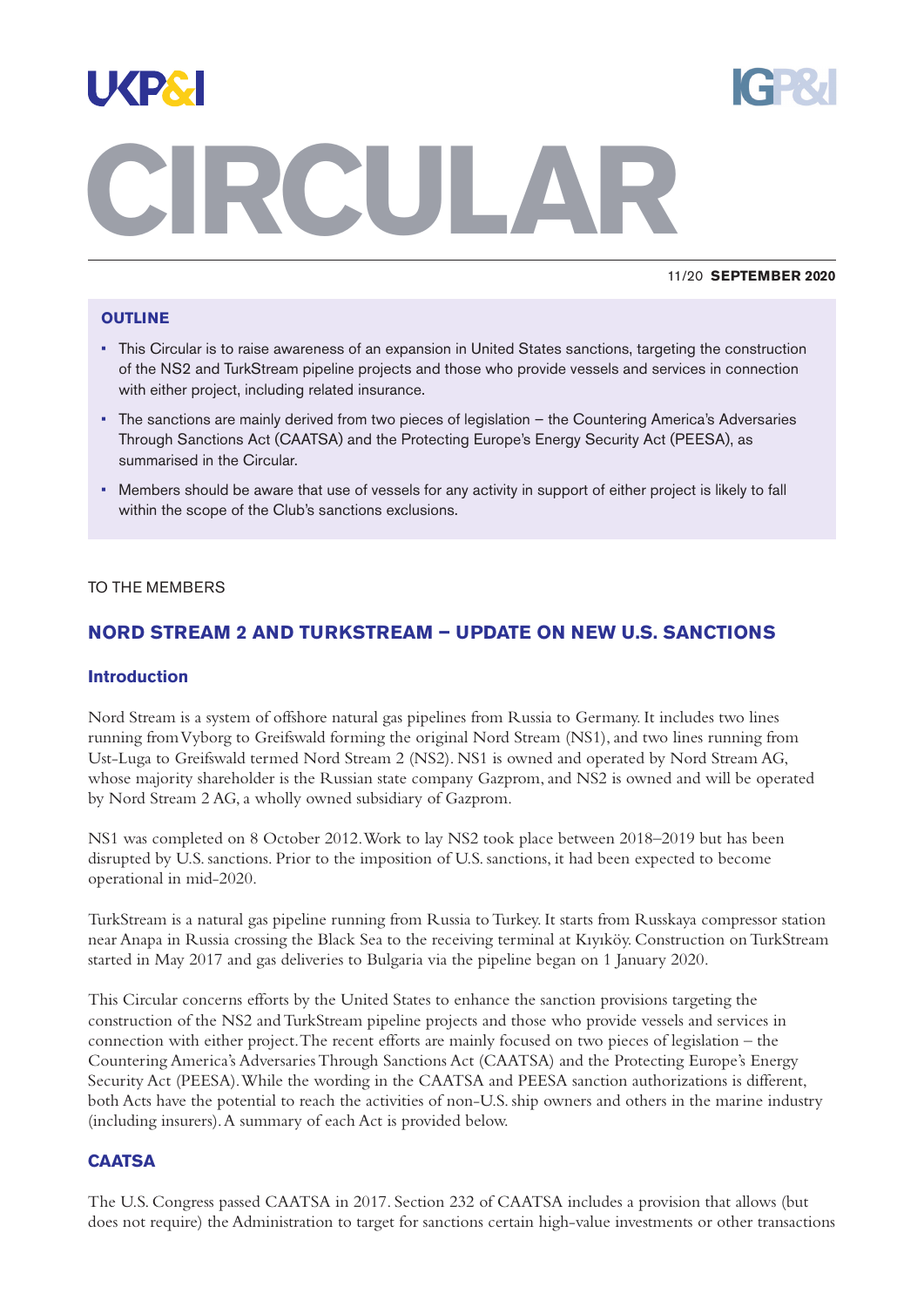related to the construction of Russian energy export pipelines. Section 232 bestows the authority to issue sanctions on the U.S. State Department in consultation with the U.S.Treasury Department.

Exercising its discretion, the State Department had previously adopted a policy when CAATSA was enacted not to target Russian energy export pipelines for which the project contract was signed on or after August 2, 2017.This published policy effectively eliminated NS2 andTurkStream from Section 232's scope. On July 15, 2020, the State Department announced a change to its policy to clarify that the focus of Section 232's implementation will be on a wider scope of Russian export energy pipelines.The change in policy now includes NS2 andTurkStream. In announcing the changed policy, the State Department stated that the intent of such sanctions is to impose costs on Russia for what the State Department described as Russia's "...malign behavior, such as in response to aggressive actions against the United States and our allies and partners."

With the change in policy, there is a potential for sanctions (including being blocked by the United States) against a person who,among other things, sells, leases or provides the Russian Federation goods or services that meet the fair market value thresholds in Section 232(a) and that directly and significantly facilitate the expansion, construction, or modernization of NS2 orTurkStream.The monetary thresholds are a fair market value of US\$1 million or more, or an aggregate value of US\$5 million or more over a 12-month period.

Current indications are that the State Department will construe the Section 232 provisions broadly to encompass a wide array of services associated with the construction of NS2.The targeted services do not have to be contracted directly to the Russian Federation to fall within Section 232. As such, providing any type of vessel used in connection with NS2 or TurkStream or providing services to such vessels (e.g., management, insurance, port services, etc.) could expose non-U.S. persons to sanctions under Section 232 regardless of the identity of the contracting counterparty.The monetary thresholds still need to be considered, but those thresholds could also be given a broad interpretation. One should not assume that the fair market value of a provided vessel or service will be limited to an analysis of the price set forth in the applicable contract. For instance, the fair market value of management services may not be limited to the management fee.

# **PEESA and PEESA Clarification**

In December 2019, the U.S. enacted PEESA which came into effect immediately upon signing in December 2019. PEESA essentially mandates the imposition of sanctions against vessels engaged in pipe-laying related to NS2 andTurkStream and those foreign persons who have knowingly sold, leased or provided those vessels for the construction of such a project or facilitated deceptive or structured transactions to provide those vessels for the construction of such a project.The types of sanctions authorized by PEESA include blocking the foreign person's assets subject to U.S. jurisdiction and denying visas and entry into the U.S. of foreign person's corporate officers and principal shareholders.

Apparently not happy with the lack of sanctions that have been issued under PEESA and the continuation of NS2's construction,a group of Senators and Congressmen have recently proposed amendments to PEESA. Senate bill 3897 and House bill 7361 each propose to enhance and clarify PEESA through the PEESA Clarification Act.The two bills have minor differences in their language, but both seek to expand the type of activities requiring mandatory sanctions.

In addition to the targeting of pipe-laying vessels, both bills expand PEESA to include vessels engaged in *"pipe-laying activities."* Such activities are defined as those which facilitate pipe-laying such as *"site preparation, trenching, surveying, placing rocks, stringing, bending, welding, coating, lowering of pipe, and backfilling."* Both bills also target those who sell, lease or provide such vessels or facilitate the sale, lease or provision of same, albeit the language in the two bills is slightly different on this aspect. Additionally, both bills propose a provision which would require sanctions against anyone providing underwriting services or insurance or reinsurance for the vessels described in PEESA, e.g., those engaged in pipe-laying or pipe-laying activities. In their current form, the bills do not include a due diligence exception for underwriters, insurers, and / or reinsurers. Furthermore, unlike CAATSA (discussed above), PEESA Clarification does not contain a monetary threshold for the imposition of sanctions.

The two bills have bipartisan support among Republicans and Democrats and across the two houses of Congress, but they are still making their way through the respective Senate and House committees.Thus, it is